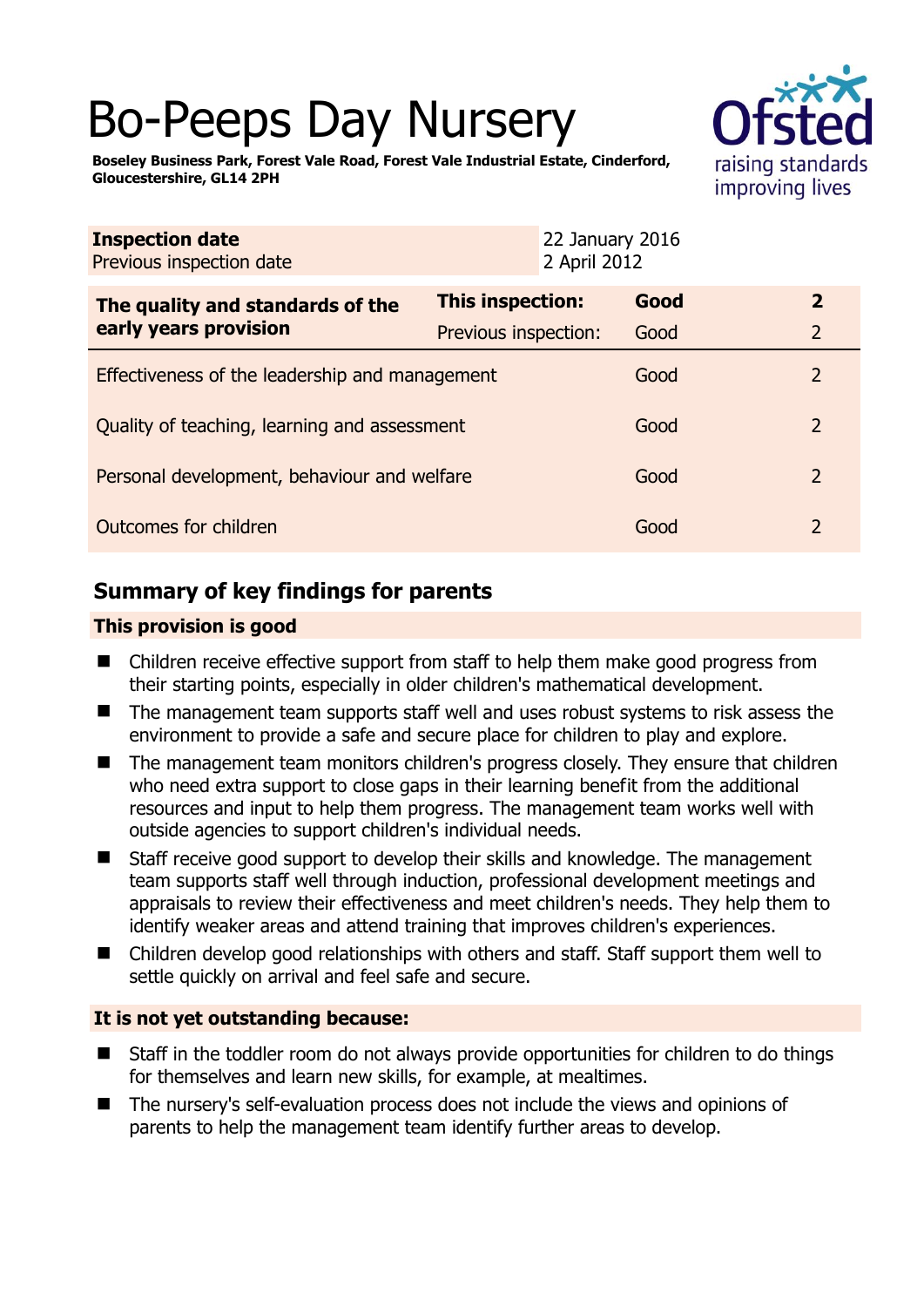# **What the setting needs to do to improve further**

#### **To further improve the quality of the early years provision the provider should:**

- extend opportunities for children in the toddler room to do things for themselves and gain new skills
- include parents' views and opinions in the self-evaluation process to help identify areas to improve.

### **Inspection activities**

- The inspector viewed all areas of the premises used by the children, including the outdoor environment.
- The inspector carried out a joint observation with the manager.
- The inspector looked at children's records and planning documentation, evidence of staff suitability and a range of other documentation, including policies and procedures.
- The inspector held a meeting with the manager and spoke with the staff and children at appropriate times during the inspection.
- The inspector observed children and staff engaged in learning activities and daily routines.

## **Inspector**

India Fear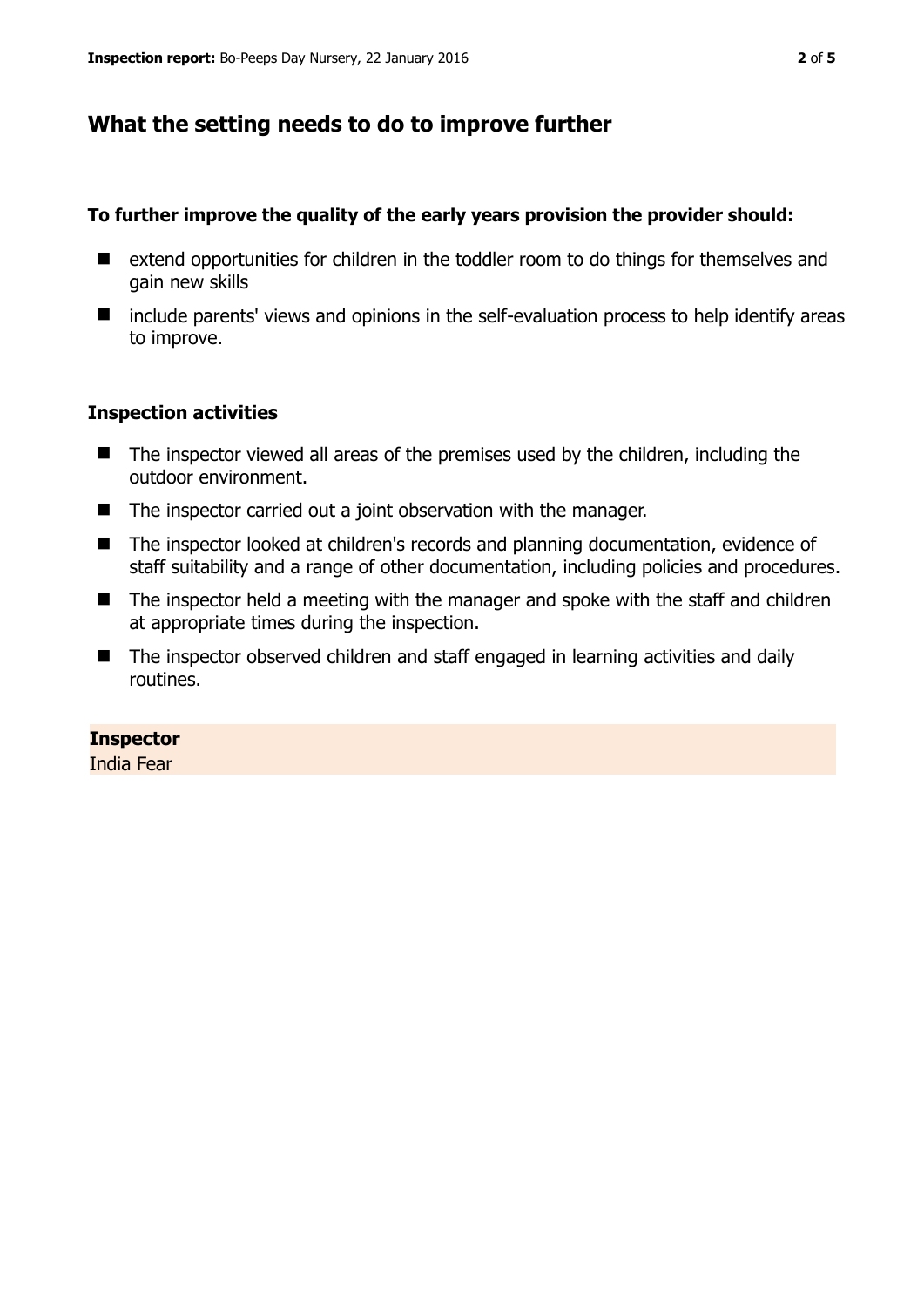## **Inspection findings**

#### **Effectiveness of the leadership and management is good**

The management team's effective input to develop staff's skills through training means children receive improved support, for example, in their communication. The robust support processes ensure that staff are clear about the nursery's policies and procedures and are up to date with any reviews or changes to practice. Safeguarding is effective. The management team and staff know what to do if they have any child protection concerns about a child's welfare. Self-evaluation of the nursery is effective overall, to ensure continuous changes and positive outcomes for children. The management team uses it well to identify areas to improve, for example, to develop children's outdoor learning.

#### **Quality of teaching, learning and assessment is good**

Staff engage skilfully in children's play and promote learning effectively, giving children ample opportunity to choose resources, books and activities independently that interest them. Children are motivated to explore and play, and staff follow their lead to promote their learning more effectively. Staff successfully capture children's interest during free play, helping to promote children's learning and ideas. They provide good opportunities for children to develop language and mathematical skills as they play. For example, challenging activities for the older toddlers around mathematics encourage them to identify different sizes, lengths, volumes and weights.

#### **Personal development, behaviour and welfare are good**

Children are happy, safe and confident in the nursery environment. Staff work well with parents to meet children's individual care and learning needs. Together, they help children achieve developmental milestones. Staff successfully involve parents in their children's learning and identify next steps with them to promote a more consistent approach between learning at home and the nursery. Children enjoy the learning opportunities and display good self-confidence and self-esteem. Staff teach children about keeping safe and following healthy hygiene routines. Staff build positive relationships with children and are good role models. Children enjoy the staff interaction during their play and benefit from the close relationships that help them to achieve. Children throughout the nursery behave well and show care and consideration for others.

#### **Outcomes for children are good**

Children are confident learners who enjoy exploring and being active. Effective staff assessment of children's learning needs supports staff well to ensure activities and their interaction help children's good progress. Children are socially and emotionally secure, and prepared well for future learning and moving on to school.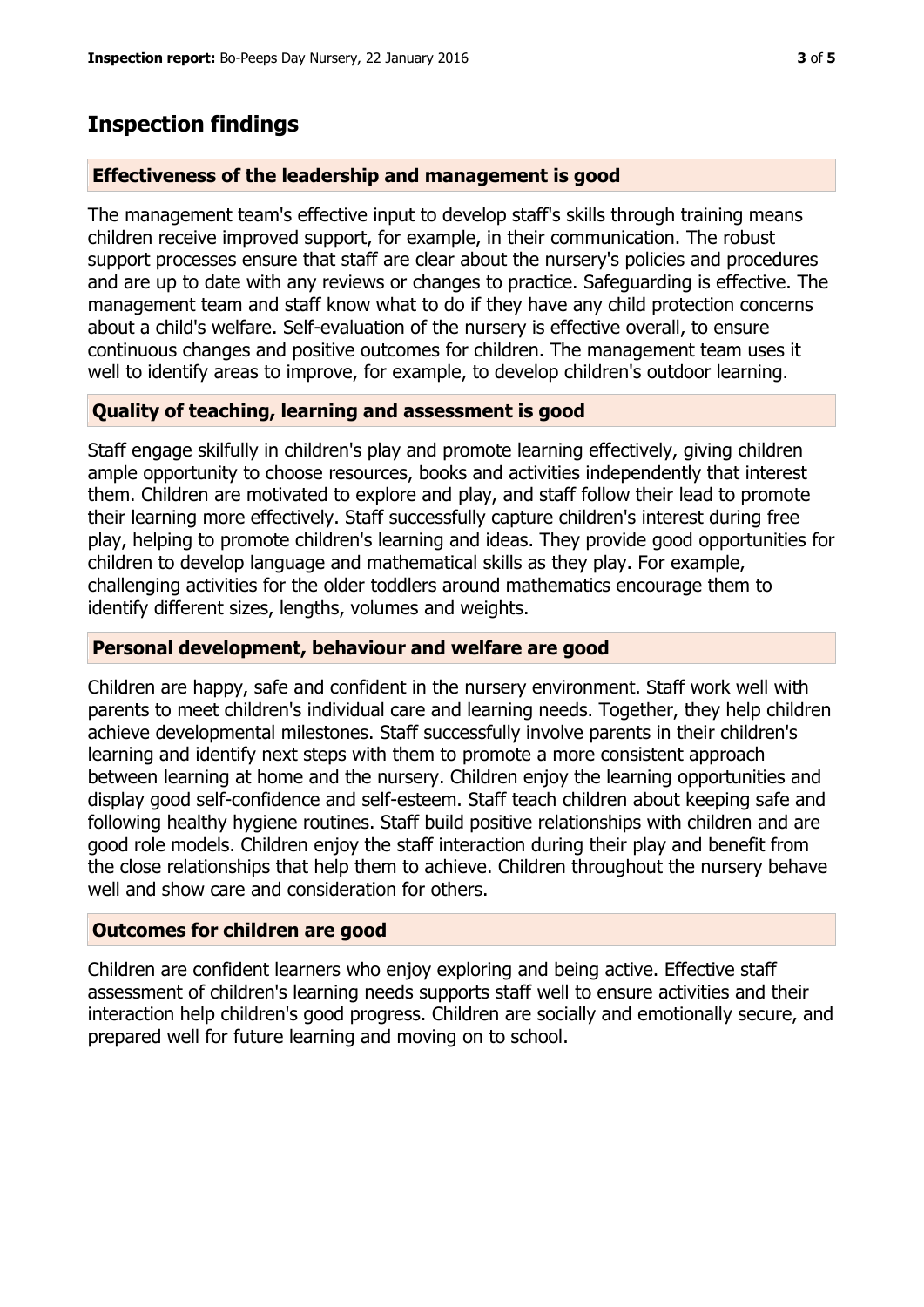# **Setting details**

| Unique reference number       | EY369325                                                                             |  |
|-------------------------------|--------------------------------------------------------------------------------------|--|
| <b>Local authority</b>        | Gloucestershire                                                                      |  |
| <b>Inspection number</b>      | 1035451                                                                              |  |
| <b>Type of provision</b>      | Full-time provision                                                                  |  |
| Day care type                 | Childcare - Non-Domestic                                                             |  |
| <b>Registers</b>              | Early Years Register, Compulsory Childcare<br>Register, Voluntary Childcare Register |  |
| <b>Age range of children</b>  | $0 - 5$                                                                              |  |
| <b>Total number of places</b> | 52                                                                                   |  |
| Number of children on roll    | 104                                                                                  |  |
| <b>Name of provider</b>       | M. Bevan Limited                                                                     |  |
| Date of previous inspection   | 2 April 2012                                                                         |  |
| <b>Telephone number</b>       | 01594 8229969                                                                        |  |

Bo-Peeps Day Nursery registered in 2008. It operates from a converted industrial unit on the outskirts of Cinderford, in the Forest of Dean, within easy travelling distance of Mitcheldean and Coleford. The nursery is open each weekday between 7am and 6pm for 51 weeks of the year and provides a holiday play scheme and before and after school care. The nursery receives funding for the provision of free early education for children aged two, three and four years. It supports disabled children, those who have special educational needs, and children who are learning English as an additional language. The nursery employs 27 staff, of whom three hold Early Years Professional Status, one has an early years qualification at level 5, 14 have qualifications at level 3 and three staff have qualifications at level 2.

This inspection was carried out by Ofsted under sections 49 and 50 of the Childcare Act 2006 on the quality and standards of provision that is registered on the Early Years Register. The registered person must ensure that this provision complies with the statutory framework for children's learning, development and care, known as the Early Years Foundation Stage.

Any complaints about the inspection or the report should be made following the procedures set out in the guidance 'Complaints procedure: raising concerns and making complaints about Ofsted', which is available from Ofsted's website: www.gov.uk/government/organisations/ofsted. If you would like Ofsted to send you a copy of the guidance, please telephone 0300 123 4234, or email enquiries@ofsted.gov.uk.